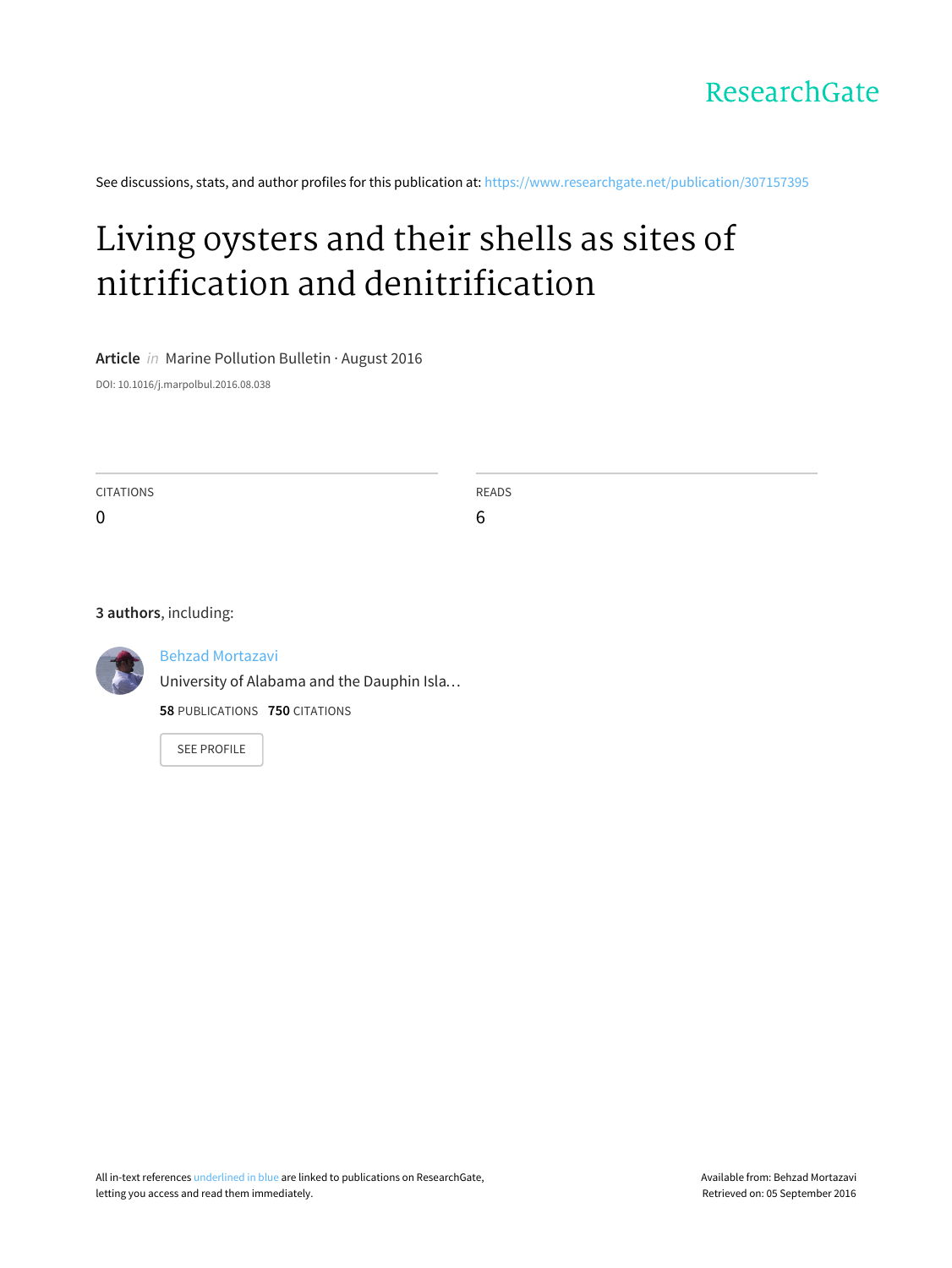## **ARTICLE IN PRESS**

[Marine Pollution Bulletin xxx \(2016\) xxx](http://dx.doi.org/10.1016/j.marpolbul.2016.08.038)–xxx



Contents lists available at ScienceDirect

## Marine Pollution Bulletin



journal homepage: <www.elsevier.com/locate/marpolbul>

## Living oysters and their shells as sites of nitrification and denitrification

Jane M. Caffrey <sup>a,</sup>\*, James T. Hollibaugh <sup>b</sup>, Behzad Mortazavi <sup>c,d</sup>

a Center for Environmental Diagnostics and Bioremediation, University of West Florida, 11000 University Parkway, Pensacola, Florida 32514, USA

**b** Department of Marine Sciences, University of Georgia, Athens, GA 30602, USA

<sup>c</sup> Department of Biological Sciences, University of Alabama, Tuscaloosa, AL 35487, USA

<sup>d</sup> Dauphin Island Sea Lab, 101 Bienville Blvd., Dauphin Island, AL 36528, USA

#### article info abstract

Article history: Received 4 June 2016 Received in revised form 12 August 2016 Accepted 18 August 2016 Available online xxxx

Keywords: Nutrients Bivalves Nitrification Denitrification Oysters

Oysters provide a critical habitat, are a food resource for higher trophic levels and support important commercial fisheries throughout the world. Oyster reefs can improve water quality by removing phytoplankton. While sediment denitrification may be enhanced adjacent to oyster reefs, little is known about nitrification and denitrification associated with living oysters and their shells. We measured nitrification and denitrification in living oysters (Crassostrea virginica and Crassostrea gigas) and empty oyster shells. Nitrification was similar between live oysters and empty oyster shells, however, denitrification was enhanced significantly on living oysters compared to shells. This is the first demonstration of nitrification and denitrification associated with living oysters and their shells. Our data suggest that loss of historic oyster reefs has likely affected the resilience of estuaries to eutrophication. The additional benefit of oyster mediated denitrification should be considered in restoration of oyster reefs as a tool for managing eutrophication.

© 2016 Published by Elsevier Ltd.

### 1. Introduction

Nearshore ecosystems containing oyster reefs are among the most valuable and productive marine habitats on earth, from both ecological and economic perspectives. Over the past century, areal coverage of oyster reefs and oyster biomass have declined 64% and 88%, respectively (Zu Ermgassen et al., 2012). Declines in oysters have been attributed to disease, overharvesting, burial by excessive sedimentation, pollutioninduced mortality and other human impacts ([Luckenbach et al., 2005](https://www.researchgate.net/publication/235335751_Oyster_reef_habitat_restoration_Relationships_between_oyster_abundance_and_community_development_based_on_two_studies_in_Virginia_and_South_Carolina?el=1_x_8&enrichId=rgreq-afadec349ff322eded8cd39fdcbc6197-XXX&enrichSource=Y292ZXJQYWdlOzMwNzE1NzM5NTtBUzo0MDA1MzE1NzYxMTUyMDBAMTQ3MjUwNTU3NzAxNA==)[,](https://www.researchgate.net/publication/6990605_Depletion_Degradation_and_Recovery_Potential_of_Estuaries_and_Coastal_Seas?el=1_x_8&enrichId=rgreq-afadec349ff322eded8cd39fdcbc6197-XXX&enrichSource=Y292ZXJQYWdlOzMwNzE1NzM5NTtBUzo0MDA1MzE1NzYxMTUyMDBAMTQ3MjUwNTU3NzAxNA==) [Lotze et al., 200](https://www.researchgate.net/publication/6990605_Depletion_Degradation_and_Recovery_Potential_of_Estuaries_and_Coastal_Seas?el=1_x_8&enrichId=rgreq-afadec349ff322eded8cd39fdcbc6197-XXX&enrichSource=Y292ZXJQYWdlOzMwNzE1NzM5NTtBUzo0MDA1MzE1NzYxMTUyMDBAMTQ3MjUwNTU3NzAxNA==)[6, Jackson, 2008](https://www.researchgate.net/publication/23163836_Ecological_extinction_and_evolution_in_the_brave_new_ocean?el=1_x_8&enrichId=rgreq-afadec349ff322eded8cd39fdcbc6197-XXX&enrichSource=Y292ZXJQYWdlOzMwNzE1NzM5NTtBUzo0MDA1MzE1NzYxMTUyMDBAMTQ3MjUwNTU3NzAxNA==), Beck et al., 2011). The loss and degradation of oyster habitat represents a substantial threat to the sustainability of coastal marine resources. As a foundation species that produce hard substrate, healthy oysters are essential for maintaining reefs and sustaining optimal ecosystem services including food production, stabilizing shorelines, burial of carbon and improving water quality ([Grabowski and Peterson, 2007](https://www.researchgate.net/publication/241071088_Restoring_oyster_reefs_to_recover_ecosystem_services?el=1_x_8&enrichId=rgreq-afadec349ff322eded8cd39fdcbc6197-XXX&enrichSource=Y292ZXJQYWdlOzMwNzE1NzM5NTtBUzo0MDA1MzE1NzYxMTUyMDBAMTQ3MjUwNTU3NzAxNA==)[, Grabowski et al., 2012](https://www.researchgate.net/publication/250615516_Economic_Valuation_of_Ecosystem_Services_Provided_by_Oyster_Reefs?el=1_x_8&enrichId=rgreq-afadec349ff322eded8cd39fdcbc6197-XXX&enrichSource=Y292ZXJQYWdlOzMwNzE1NzM5NTtBUzo0MDA1MzE1NzYxMTUyMDBAMTQ3MjUwNTU3NzAxNA==)[, zu Ermgassen](https://www.researchgate.net/publication/257776963_Quantifying_the_Loss_of_a_Marine_Ecosystem_Service_Filtration_by_the_Eastern_Oyster_in_US_Estuaries?el=1_x_8&enrichId=rgreq-afadec349ff322eded8cd39fdcbc6197-XXX&enrichSource=Y292ZXJQYWdlOzMwNzE1NzM5NTtBUzo0MDA1MzE1NzYxMTUyMDBAMTQ3MjUwNTU3NzAxNA==) [et al., 2013](https://www.researchgate.net/publication/257776963_Quantifying_the_Loss_of_a_Marine_Ecosystem_Service_Filtration_by_the_Eastern_Oyster_in_US_Estuaries?el=1_x_8&enrichId=rgreq-afadec349ff322eded8cd39fdcbc6197-XXX&enrichSource=Y292ZXJQYWdlOzMwNzE1NzM5NTtBUzo0MDA1MzE1NzYxMTUyMDBAMTQ3MjUwNTU3NzAxNA==)).

Oyster reefs serve as habitat for over 200 species of fish and invertebrates (Karnauskas et al., 2013). Möbius coined the term "biocoenosis" in 1877 to describe the distinct assemblage of invertebrate and fish species that colonized oyster reefs (Möbius, 1877), since then this concept has been expanded to include microbes ([Colwell](https://www.researchgate.net/publication/9756484_Microbiology_of_Shellfish_Bacteriological_study_of_the_natural_flora_of_Pacific_oysters_Crassostrea_gigas?el=1_x_8&enrichId=rgreq-afadec349ff322eded8cd39fdcbc6197-XXX&enrichSource=Y292ZXJQYWdlOzMwNzE1NzM5NTtBUzo0MDA1MzE1NzYxMTUyMDBAMTQ3MjUwNTU3NzAxNA==) [and Liston, 196](https://www.researchgate.net/publication/9756484_Microbiology_of_Shellfish_Bacteriological_study_of_the_natural_flora_of_Pacific_oysters_Crassostrea_gigas?el=1_x_8&enrichId=rgreq-afadec349ff322eded8cd39fdcbc6197-XXX&enrichSource=Y292ZXJQYWdlOzMwNzE1NzM5NTtBUzo0MDA1MzE1NzYxMTUyMDBAMTQ3MjUwNTU3NzAxNA==)[0, Nocker et al., 200](https://www.researchgate.net/publication/8191330_Influence_of_an_Oyster_Reef_on_Development_of_the_Microbial_Heterotrophic_Community_of_an_Estuarine_Biofilm?el=1_x_8&enrichId=rgreq-afadec349ff322eded8cd39fdcbc6197-XXX&enrichSource=Y292ZXJQYWdlOzMwNzE1NzM5NTtBUzo0MDA1MzE1NzYxMTUyMDBAMTQ3MjUwNTU3NzAxNA==)[4, La Valley et al., 2009](https://www.researchgate.net/publication/228671208_Bacterial_Community_Profiling_of_the_Eastern_Oyster_Crassostrea_virginica_Comparison_of_Culture-Dependent_and_Culture-Independent_Outcomes?el=1_x_8&enrichId=rgreq-afadec349ff322eded8cd39fdcbc6197-XXX&enrichSource=Y292ZXJQYWdlOzMwNzE1NzM5NTtBUzo0MDA1MzE1NzYxMTUyMDBAMTQ3MjUwNTU3NzAxNA==)). Distinctive

Corresponding author.

E-mail addresses: jcaffrey@uwf.edu (J.M. Caffrey), aquadoc@uga.edu (J.T. Hollibaugh), [bmortazavi@ua.edu](mailto:bmortazavi@ua.edu) (B. Mortazavi).

<http://dx.doi.org/10.1016/j.marpolbul.2016.08.038> 0025-326X/© 2016 Published by Elsevier Ltd.

microbial communities are associated with gills, digestive glands, and gonads (Hernández[-Zárate and Olmos-Soto, 2006](https://www.researchgate.net/publication/7224889_Identification_of_bacterial_diversity_in_the_oyster_Crassostrea_gigas_by_fluorescent_in_situ_hybridization_and_polymerase_chain_reaction?el=1_x_8&enrichId=rgreq-afadec349ff322eded8cd39fdcbc6197-XXX&enrichSource=Y292ZXJQYWdlOzMwNzE1NzM5NTtBUzo0MDA1MzE1NzYxMTUyMDBAMTQ3MjUwNTU3NzAxNA==)), as well as stomach and guts of oysters ([King et al., 2012](https://www.researchgate.net/publication/233950187_Analysis_of_Stomach_and_Gut_Microbiomes_of_the_Eastern_Oyster_Crassostrea_virginica_from_Coastal_Louisiana_USA?el=1_x_8&enrichId=rgreq-afadec349ff322eded8cd39fdcbc6197-XXX&enrichSource=Y292ZXJQYWdlOzMwNzE1NzM5NTtBUzo0MDA1MzE1NzYxMTUyMDBAMTQ3MjUwNTU3NzAxNA==)[, Trabal Fernández et al., 201](https://www.researchgate.net/publication/259268960_Changes_in_the_composition_and_diversity_of_the_bacterial_microbiota_associated_with_oysters_Crassostrea_corteziensis_Crassostrea_gigas_and_Crassostrea_sikamea_during_commercial_production?el=1_x_8&enrichId=rgreq-afadec349ff322eded8cd39fdcbc6197-XXX&enrichSource=Y292ZXJQYWdlOzMwNzE1NzM5NTtBUzo0MDA1MzE1NzYxMTUyMDBAMTQ3MjUwNTU3NzAxNA==)[4,](https://www.researchgate.net/publication/267734664_Metagenomic_Assessment_of_the_Eastern_Oyster-Associated_Microbiota?el=1_x_8&enrichId=rgreq-afadec349ff322eded8cd39fdcbc6197-XXX&enrichSource=Y292ZXJQYWdlOzMwNzE1NzM5NTtBUzo0MDA1MzE1NzYxMTUyMDBAMTQ3MjUwNTU3NzAxNA==) [Chauhan et al., 2014](https://www.researchgate.net/publication/267734664_Metagenomic_Assessment_of_the_Eastern_Oyster-Associated_Microbiota?el=1_x_8&enrichId=rgreq-afadec349ff322eded8cd39fdcbc6197-XXX&enrichSource=Y292ZXJQYWdlOzMwNzE1NzM5NTtBUzo0MDA1MzE1NzYxMTUyMDBAMTQ3MjUwNTU3NzAxNA==)). Increasingly, these efforts have focused on understanding the relationship between nitrogen transforming microorganisms and macrofauna ([Wahl et al., 2012](https://www.researchgate.net/publication/230769668_The_Second_Skin_Ecological_Role_of_Epibiotic_Biofilms_on_Marine_Organisms?el=1_x_8&enrichId=rgreq-afadec349ff322eded8cd39fdcbc6197-XXX&enrichSource=Y292ZXJQYWdlOzMwNzE1NzM5NTtBUzo0MDA1MzE1NzYxMTUyMDBAMTQ3MjUwNTU3NzAxNA==), Steif, 201[3, Mouton](https://www.researchgate.net/publication/301779821_Microbial_associations_with_macrobiota_in_coastal_ecosystems_Patterns_and_implications_for_nitrogen_cycling?el=1_x_8&enrichId=rgreq-afadec349ff322eded8cd39fdcbc6197-XXX&enrichSource=Y292ZXJQYWdlOzMwNzE1NzM5NTtBUzo0MDA1MzE1NzYxMTUyMDBAMTQ3MjUwNTU3NzAxNA==) [et al., 2016](https://www.researchgate.net/publication/301779821_Microbial_associations_with_macrobiota_in_coastal_ecosystems_Patterns_and_implications_for_nitrogen_cycling?el=1_x_8&enrichId=rgreq-afadec349ff322eded8cd39fdcbc6197-XXX&enrichSource=Y292ZXJQYWdlOzMwNzE1NzM5NTtBUzo0MDA1MzE1NzYxMTUyMDBAMTQ3MjUwNTU3NzAxNA==)).

In addition to harboring diverse prokaroyotic and eukaryotic communities, oysters and similar bivalve filter feeders sequester organic matter and nutrients, potentially ameliorating the negative effects of phytoplankton blooms caused by anthropogenic nutrient pollution ([Newell et al., 2005](https://www.researchgate.net/publication/226795594_Influence_of_Eastern_Oysters_on_Nitrogen_and_Phosphorus_Regeneration_in_Chesapeake_Bay_USA?el=1_x_8&enrichId=rgreq-afadec349ff322eded8cd39fdcbc6197-XXX&enrichSource=Y292ZXJQYWdlOzMwNzE1NzM5NTtBUzo0MDA1MzE1NzYxMTUyMDBAMTQ3MjUwNTU3NzAxNA==)). However, ammonium excretion can recycle some of the nitrogen to the water column, where it is available to support additional algal growth ([Boucher and](https://www.researchgate.net/publication/250214496_In_situ_measurement_of_respiratory_metabolism_and_nitrogen_fluxes_at_the_interface_of_oyster_beds?el=1_x_8&enrichId=rgreq-afadec349ff322eded8cd39fdcbc6197-XXX&enrichSource=Y292ZXJQYWdlOzMwNzE1NzM5NTtBUzo0MDA1MzE1NzYxMTUyMDBAMTQ3MjUwNTU3NzAxNA==) Boucher-Rodini, 1988, Mazouni, 2004). Two key nitrogen transformations, nitrification and denitrification, have also been examined in bivalve communities. Nitrification is the sequential oxidation of ammonium to nitrite and then nitrite to nitrate. In estuarine and marine environments, nitrification often limits denitrification, a process during which nitrate is reduced to dinitrogen gas [\(Jenkins and](https://www.researchgate.net/publication/250391605_The_Coupling_of_Nitrification_and_Denitrification_in_Two_Estuarine_Sediments?el=1_x_8&enrichId=rgreq-afadec349ff322eded8cd39fdcbc6197-XXX&enrichSource=Y292ZXJQYWdlOzMwNzE1NzM5NTtBUzo0MDA1MzE1NzYxMTUyMDBAMTQ3MjUwNTU3NzAxNA==) Kemp, 1984, Seitzinger, 1988). Denitrification is a particularly important process because it removes fixed nitrogen from the ecosystem. Nitrate release from oysters and scallops cultured on ropes is evidence of nitrification associated with bivalves ([Mazouni, 200](https://www.researchgate.net/publication/250217708_Influence_of_suspended_oyster_cultures_on_nitrogen_regeneration_in_a_coastal_lagoon_Thau_France?el=1_x_8&enrichId=rgreq-afadec349ff322eded8cd39fdcbc6197-XXX&enrichSource=Y292ZXJQYWdlOzMwNzE1NzM5NTtBUzo0MDA1MzE1NzYxMTUyMDBAMTQ3MjUwNTU3NzAxNA==)[4, Richard et al., 2007](https://www.researchgate.net/publication/224188350_16-_Influence_of_suspended_scallop_cages_and_mussel_lines_on_pelagic_and_benthic_biogeochemical_fluxes_in_Havre-aux-Maisons_Lagoon_Iles-de-la-Madeleine_Quebec_Canada?el=1_x_8&enrichId=rgreq-afadec349ff322eded8cd39fdcbc6197-XXX&enrichSource=Y292ZXJQYWdlOzMwNzE1NzM5NTtBUzo0MDA1MzE1NzYxMTUyMDBAMTQ3MjUwNTU3NzAxNA==)). In addition, significant rates of nitrification and denitrification in a variety of bivalve communities have been measured ([Welsh and Castadelli, 2004](https://www.researchgate.net/publication/225711281_Bacterial_nitrification_activity_directly_associated_with_isolated_benthic_marine_animals?el=1_x_8&enrichId=rgreq-afadec349ff322eded8cd39fdcbc6197-XXX&enrichSource=Y292ZXJQYWdlOzMwNzE1NzM5NTtBUzo0MDA1MzE1NzYxMTUyMDBAMTQ3MjUwNTU3NzAxNA==)[, Svenningsen et al., 2012](https://www.researchgate.net/publication/223973876_Shell_Biofilm_Nitrification_and_Gut_Denitrification_Contribute_to_Emission_of_Nitrous_Oxide_by_the_Invasive_Freshwater_Mussel_Dreissena_polymorpha_Zebra_Mussel?el=1_x_8&enrichId=rgreq-afadec349ff322eded8cd39fdcbc6197-XXX&enrichSource=Y292ZXJQYWdlOzMwNzE1NzM5NTtBUzo0MDA1MzE1NzYxMTUyMDBAMTQ3MjUwNTU3NzAxNA==)[,](https://www.researchgate.net/publication/230566713_Shell_biofilm-associated_nitrous_oxide_production_in_marine_molluscs_Processes_precursors_and_relative_importance?el=1_x_8&enrichId=rgreq-afadec349ff322eded8cd39fdcbc6197-XXX&enrichSource=Y292ZXJQYWdlOzMwNzE1NzM5NTtBUzo0MDA1MzE1NzYxMTUyMDBAMTQ3MjUwNTU3NzAxNA==) [Heisterkamp et al., 201](https://www.researchgate.net/publication/230566713_Shell_biofilm-associated_nitrous_oxide_production_in_marine_molluscs_Processes_precursors_and_relative_importance?el=1_x_8&enrichId=rgreq-afadec349ff322eded8cd39fdcbc6197-XXX&enrichSource=Y292ZXJQYWdlOzMwNzE1NzM5NTtBUzo0MDA1MzE1NzYxMTUyMDBAMTQ3MjUwNTU3NzAxNA==)[3, Kellogg et al., 2013](https://www.researchgate.net/publication/261402272_Denitrification_and_nutrient_assimilation_on_a_restored_oyster_reef?el=1_x_8&enrichId=rgreq-afadec349ff322eded8cd39fdcbc6197-XXX&enrichSource=Y292ZXJQYWdlOzMwNzE1NzM5NTtBUzo0MDA1MzE1NzYxMTUyMDBAMTQ3MjUwNTU3NzAxNA==), Smyth et al., 2013,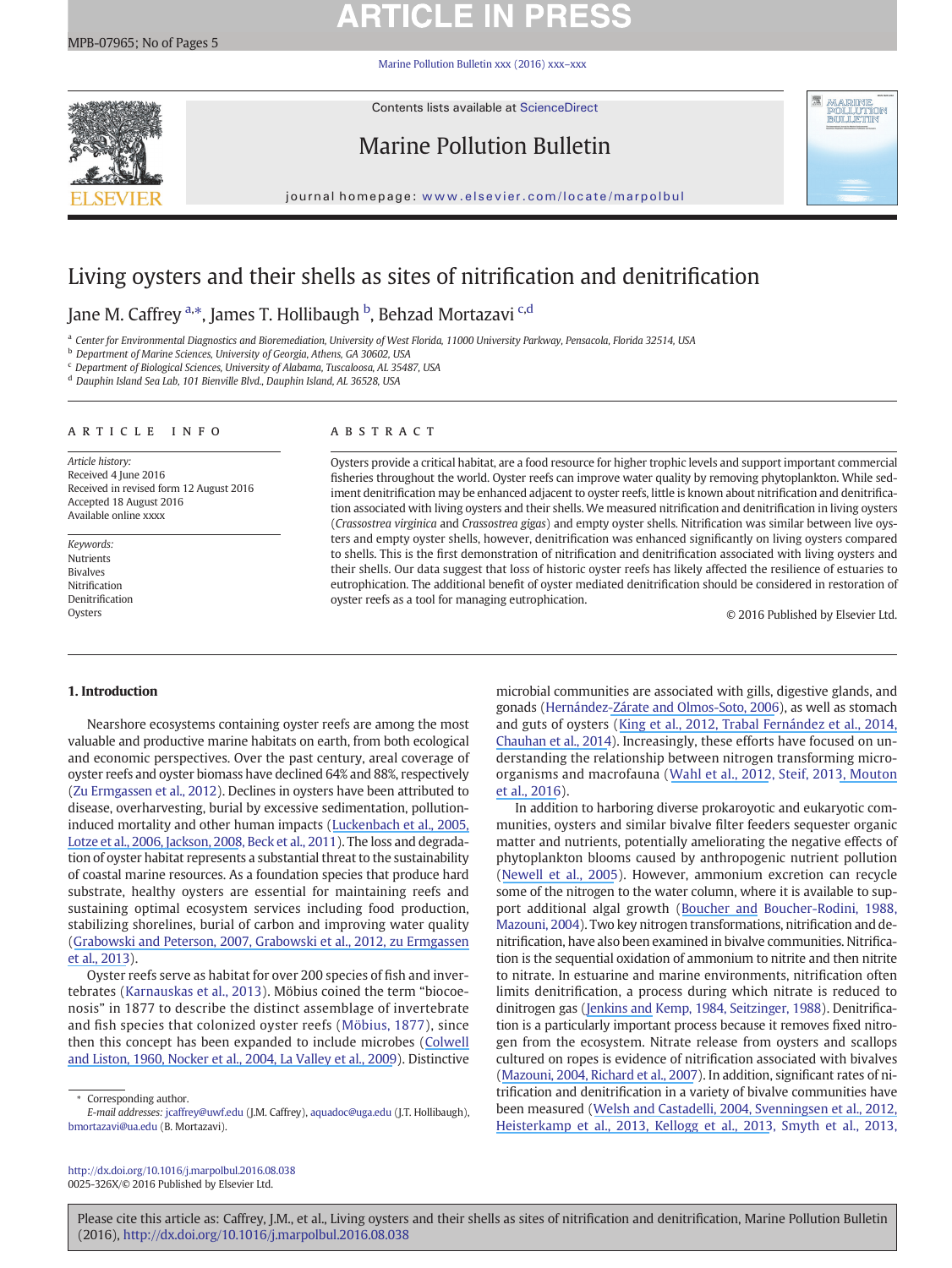Welsh et al., 2015). While there have been many studies focused on examining whether sediments with bivalve biodeposits stimulate denitrification ([Newell et al., 2005](https://www.researchgate.net/publication/226795594_Influence_of_Eastern_Oysters_on_Nitrogen_and_Phosphorus_Regeneration_in_Chesapeake_Bay_USA?el=1_x_8&enrichId=rgreq-afadec349ff322eded8cd39fdcbc6197-XXX&enrichSource=Y292ZXJQYWdlOzMwNzE1NzM5NTtBUzo0MDA1MzE1NzYxMTUyMDBAMTQ3MjUwNTU3NzAxNA==)), results are mixed. Some studies find enhancement adjacent to reefs [\(Piehler and Smyth, 2011](https://www.researchgate.net/publication/236012127_Habitat-Specific_Distinctions_in_Estuarine_Denitrification_Affect_Both_Ecosystem_Function_and_Services?el=1_x_8&enrichId=rgreq-afadec349ff322eded8cd39fdcbc6197-XXX&enrichSource=Y292ZXJQYWdlOzMwNzE1NzM5NTtBUzo0MDA1MzE1NzYxMTUyMDBAMTQ3MjUwNTU3NzAxNA==), Smyth et al., 201[3, Kellogg et al., 2014](https://www.researchgate.net/publication/266677784_Use_of_oysters_to_mitigate_eutrophication_in_coastal_waters?el=1_x_8&enrichId=rgreq-afadec349ff322eded8cd39fdcbc6197-XXX&enrichSource=Y292ZXJQYWdlOzMwNzE1NzM5NTtBUzo0MDA1MzE1NzYxMTUyMDBAMTQ3MjUwNTU3NzAxNA==)), while others do not [\(Nizzoli et al., 2006](https://www.researchgate.net/publication/29463194_Impact_of_clam_and_mussel_farming_on_benthic_metabolism_and_nitrogen_cycling_with_emphasis_on_nitrate_reduction_pathways?el=1_x_8&enrichId=rgreq-afadec349ff322eded8cd39fdcbc6197-XXX&enrichSource=Y292ZXJQYWdlOzMwNzE1NzM5NTtBUzo0MDA1MzE1NzYxMTUyMDBAMTQ3MjUwNTU3NzAxNA==)[,](https://www.researchgate.net/publication/274001979_Effect_of_aquacultured_oyster_biodeposition_on_sediment_N-2_production_in_Chesapeake_Bay?el=1_x_8&enrichId=rgreq-afadec349ff322eded8cd39fdcbc6197-XXX&enrichSource=Y292ZXJQYWdlOzMwNzE1NzM5NTtBUzo0MDA1MzE1NzYxMTUyMDBAMTQ3MjUwNTU3NzAxNA==) [Higgins et al., 201](https://www.researchgate.net/publication/274001979_Effect_of_aquacultured_oyster_biodeposition_on_sediment_N-2_production_in_Chesapeake_Bay?el=1_x_8&enrichId=rgreq-afadec349ff322eded8cd39fdcbc6197-XXX&enrichSource=Y292ZXJQYWdlOzMwNzE1NzM5NTtBUzo0MDA1MzE1NzYxMTUyMDBAMTQ3MjUwNTU3NzAxNA==)[3, Mortazavi et al., 2015](https://www.researchgate.net/publication/280603128_Evaluating_the_impact_of_oyster_Crassostrea_virginica_gardening_on_sediment_nitrogen_cycling_in_a_subtropical_estuary?el=1_x_8&enrichId=rgreq-afadec349ff322eded8cd39fdcbc6197-XXX&enrichSource=Y292ZXJQYWdlOzMwNzE1NzM5NTtBUzo0MDA1MzE1NzYxMTUyMDBAMTQ3MjUwNTU3NzAxNA==)). Thus, oysters themselves may have the greatest impact on nitrification and denitrification, rather than sediments adjacent to oyster reefs.

Oysters generate a continuous supply of ammonium through excretion. Therefore, we hypothesized that nitrogen transformations associated with living oysters would be greater than on oyster shells only. To test this hypothesis, we compared the rates of nitrification, denitrification, ammonium excretion and respiration by living oysters and their associated microbial communities with biofilms on shells of recently dead oysters (referred to as shell). We examined nitrification rates and ammonium fluxes in two different species Crassostrea virginica and Crassostrea gigas and their shells to see if there were species level differences. Denitrification and respiration were only measured on C. virginica.

### 2. Methods

### 2.1. Experimental design

We collected live oysters, oyster shells and water from Santa Rosa Sound in Pensacola Bay, Florida in October 2011, June 2012, June 2013 and July 2013 and from Tomales Bay, California in September 2011. Subtidal oysters, C. virginica, were collected from a pier in Santa Rosa Sound, Florida and are referred to as Pensacola Bay. Hog Island Oyster Company donated aquaculture grown oysters, C. gigas, from Tomales Bay. Oysters were transported to the lab in water from their field site and experiments began within 4 h of collection for batch experiments and within 24 h of collection for flow-through experiments. We selected the number of oysters and shells so that each replicate contained approximately the same cross sectional area, thus the numbers ranged from 1 to 6 individuals per replicate (Table 1). All incubations were conducted in the dark to minimize the effect of attached algae on nitrogen transformations.

Whole, unfiltered water from the collection site was used to incubate oysters or shell for all experiments. Two different types of experiments were conducted. Batch experiments measuring nitrification and nutrient fluxes were conducted on all dates except July 2013. For the batch experiments, oysters, shells or water only controls were incubated at 23  $^{\circ}$ C in 1 L of water amended with NH $^{+}_{4}$  to a final concentration of 10 μM with aeration using aquarium pumps. Water samples were collected from ambient water and from experiments at 0 and 24 h and analyzed for  $NO_2^-$ ,  $NO_3^- + NO_2^-$  and  $NH_4^+$ . All treatments were replicated in triplicate, except for Tomales Bay, which had 4 replicates per treatment. We conducted flow-through experiments to measure nitrification, denitrification, nutrient and oxygen fluxes in 2013. Oysters or shell were incubated in gas-tight plexiglass core tubes held in an environmental chamber at in situ temperature. Core tube diameter was 9.5 cm and length was 24.5 cm. In June 2013 following batch experiments, live oysters and shell were transferred to tubes and incubated in a flow-through system. A tube with ambient water only was the control. Water was amended with  ${}^{15}NO_3^-$  (98 at.%) to a final concentration of 20 μM. Flow rate was 0.18 L  $h^{-1}$ . In July 2013, we incubated live oysters at two nitrate concentrations, either 10 or 40  $\mu$ M  $^{15}$ NO<sub>3</sub> (98 at.%) in triplicate at a similar flow rate as the June experiment to examine the effect of different  $NO_3^-$  concentrations on denitrification rates. A wateronly control at each  $NO_3^-$  concentration was incubated alongside the oyster treatments. Triplicate samples of inflow and outflow water from each plexiglas tube were collected after a 24 h stabilization period. We used photographs of oysters and shells to determine cross sectional area and shell height. Shell height was measured as the length of the oyster from umbo to the margin of the valve.

#### 2.2. Analytical methods

Ammonium concentration was measured fluorometrically using an o-phthaldialdehyde and borate buffer reagent (Holmes et al., 1999). Nitrate  $+$  nitrite concentrations were measured using cadmium reduction to nitrite with subsequent addition of sulfanilamide and N-1 naphthyl ethylenediamine dihyrochloride [\(Jones, 1984](https://www.researchgate.net/publication/223050765_Nitrate_reduction_by_shaking_with_cadmiumAlternative_to_cadmium_columns?el=1_x_8&enrichId=rgreq-afadec349ff322eded8cd39fdcbc6197-XXX&enrichSource=Y292ZXJQYWdlOzMwNzE1NzM5NTtBUzo0MDA1MzE1NzYxMTUyMDBAMTQ3MjUwNTU3NzAxNA==)). Water samples were collected in glass vials with no headspace for analyses of dissolved oxygen,  ${}^{29}N_2$  and  ${}^{30}N_2$ . N<sub>2</sub> concentrations and isotopic ratios in the overlying water were determined with a quadrupole mass spectrometer equipped with a flow-through silicone capillary membrane ([Kana et al., 1994](https://www.researchgate.net/publication/280640851_Membrane_inlet_mass_spectrometer_for_rapid_high-precision_determination_of_N2_O2_and_Ar_in_environmental_water_samples?el=1_x_8&enrichId=rgreq-afadec349ff322eded8cd39fdcbc6197-XXX&enrichSource=Y292ZXJQYWdlOzMwNzE1NzM5NTtBUzo0MDA1MzE1NzYxMTUyMDBAMTQ3MjUwNTU3NzAxNA==)), a furnace to remove oxygen ([Eyre et al.,](https://www.researchgate.net/publication/225178656_Comparison_of_isotope_pairing_and_N2Ar_methods_for_measuring_sediment_denitrification-Assumption_modifications_and_implications?el=1_x_8&enrichId=rgreq-afadec349ff322eded8cd39fdcbc6197-XXX&enrichSource=Y292ZXJQYWdlOzMwNzE1NzM5NTtBUzo0MDA1MzE1NzYxMTUyMDBAMTQ3MjUwNTU3NzAxNA==) [2002](https://www.researchgate.net/publication/225178656_Comparison_of_isotope_pairing_and_N2Ar_methods_for_measuring_sediment_denitrification-Assumption_modifications_and_implications?el=1_x_8&enrichId=rgreq-afadec349ff322eded8cd39fdcbc6197-XXX&enrichSource=Y292ZXJQYWdlOzMwNzE1NzM5NTtBUzo0MDA1MzE1NzYxMTUyMDBAMTQ3MjUwNTU3NzAxNA==)) and a Channeltron/Faraday secondary electron multiplier. Dissolved oxygen concentrations were measured with Unisense oxygen microelectrodes calibrated according to the manufacturer. The isotopic composition of  ${}^{15}NO_3^-$  +  ${}^{15}NO_2^-$  was determined after conversion to N2O (Sigman et al., 2001) at the UC Davis Stable Isotope Facility. Before analysis,  ${}^{15}NO_3^- + {}^{15}NO_2^-$  samples were diluted with  ${}^{14}NO_3^-$  so that enrichment was  $<$  10 at.%.

#### 2.3. Calculations and statistics

Nitrogen transformation rates were calculated per unit of shell cross sectional area. Nitrification rates in the batch experiments were calculated as the production of  $NO<sub>3</sub><sup>-</sup> + NO<sub>2</sub><sup>-</sup>$  during the 24 h incubation period. Because NH $_4^+$  concentrations were amended to 10  $\mu$ M, batch experiments are closer to potential nitrification than in-situ rates. For all flow-through experiments, oxygen, nutrient and  $N<sub>2</sub>$  fluxes were measured as the difference between effluent and influent concentrations multiplied by the flow rate. To determine the contribution of oysters or shell, water only fluxes were subtracted from oyster or shell fluxes. Water only fluxes were  $<5\%$  of the oyster fluxes for denitrification. These values were divided by the shell cross sectional area (e.g. Eq. 1)

Table 1

|  |  |  | Shell cross sectional area, shell height of oysters and shell, and average number of oysters used in each experiment. Mean $\pm$ S.E. |
|--|--|--|---------------------------------------------------------------------------------------------------------------------------------------|
|--|--|--|---------------------------------------------------------------------------------------------------------------------------------------|

| Estuary       | Treatment                 | Date            | Experiment type      | Shell area $\rm (cm^2)$ | Shell height (mm) | Average number of oysters or shell |
|---------------|---------------------------|-----------------|----------------------|-------------------------|-------------------|------------------------------------|
| Tomales Bay   | C. gigas <sup>a</sup>     | Sep 2011        | Batch                | $81.1 + 12.3$           | $79.2 + 4.2$      | 1.75                               |
|               | Shell <sup>a</sup>        |                 |                      | $74.1 \pm 6.2$          | $45.6 \pm 3.4$    | 4.5                                |
| Pensacola Bay | C. virginica <sup>b</sup> | Oct 2011        | Batch                | $37.7 + 3.6$            | $75.5 + 8.0$      |                                    |
|               | Shell <sup>b</sup>        |                 |                      | $58.2 + 8.4$            | $67.8 + 14.9$     |                                    |
| Pensacola Bay | C. virginica <sup>b</sup> | <b>Iun 2012</b> | Batch                | $63.8 + 8.9$            | $79.5 + 15.2$     | 1.3                                |
|               | Shell <sup>b</sup>        |                 |                      | $41.4 \pm 9.2$          | $82.8 \pm 9.8$    |                                    |
| Pensacola Bay | C. virginicab             | <b>Iun 2013</b> | Batch & Flow through | $78.9 + 4.0$            | $82.6 + 16.3$     | 2.3                                |
|               | Shell <sup>b</sup>        |                 |                      | $62.1 \pm 3.8$          | $71.5 + 12.3$     |                                    |
| Pensacola Bay | C. virginica <sup>c</sup> | Jul 2013        | Flow through         | $106.1 \pm 15.2$        | $95.0 \pm 8.6$    | 1.3                                |

 $n = 4$ 

 $<sup>b</sup>$  n = 3.</sup>

 $c \neq n = 6$ .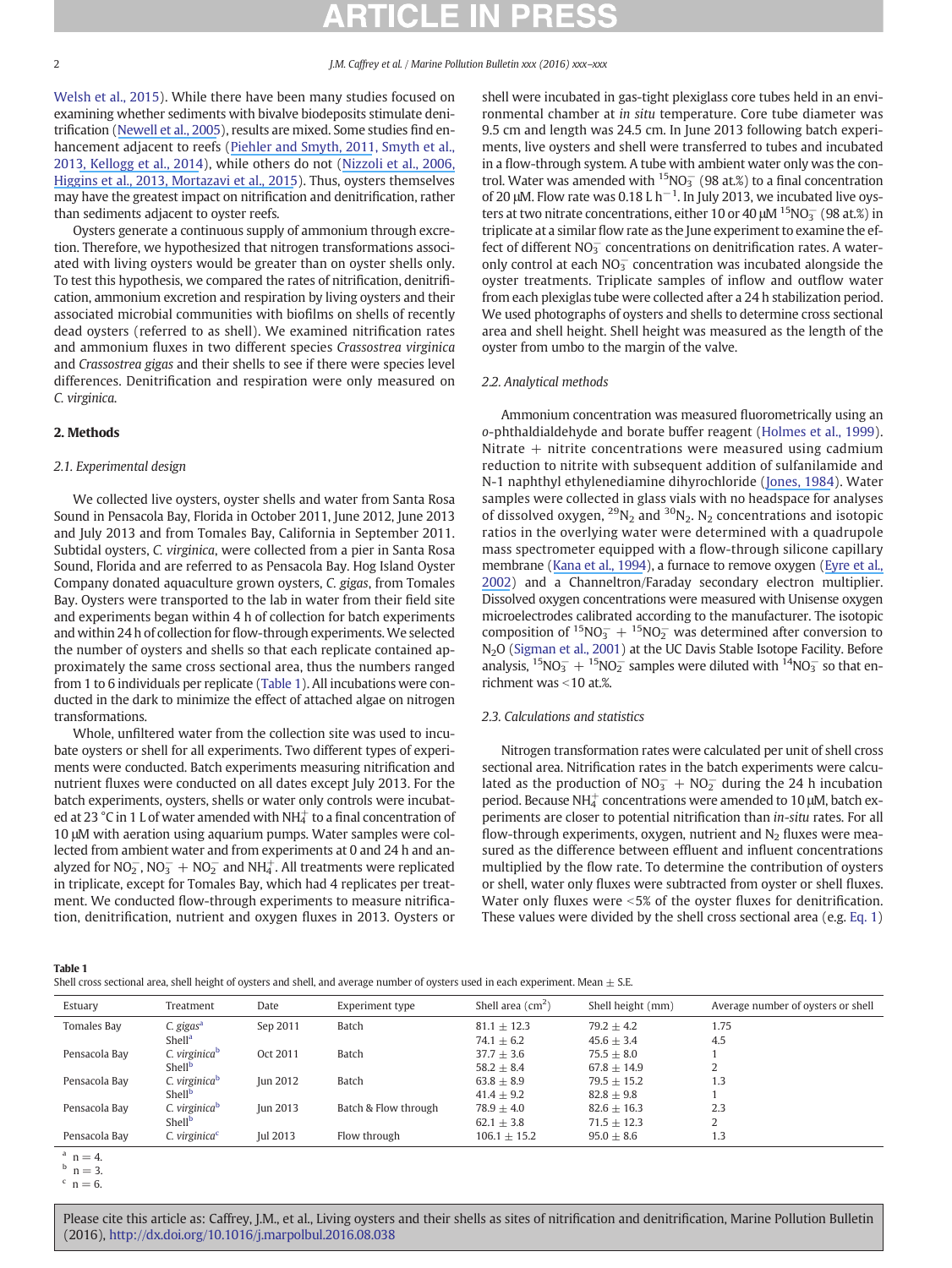J.M. Caffrey et al. / Marine Pollution Bulletin xxx (2016) xxx–xxx 3

to determine the rate per shell area. Nitrification rate (R) was calculated as the isotopic dilution of  $^{15}$ NO $_{x}^{-}$  as in [Rysgaard et al. \(1993\)](https://www.researchgate.net/publication/7421003_Nitrification_and_Denitrification_in_Lake_and_Estuarine_Sediments_Measured_by_the_15N_Dilution_Technique_and_Isotope_Pairing?el=1_x_8&enrichId=rgreq-afadec349ff322eded8cd39fdcbc6197-XXX&enrichSource=Y292ZXJQYWdlOzMwNzE1NzM5NTtBUzo0MDA1MzE1NzYxMTUyMDBAMTQ3MjUwNTU3NzAxNA==)

$$
R = \left[\frac{C_{NOX}(e-i)}{(0.366-e)}\right] \cdot \frac{FR}{shell\ area}
$$
 (1)

where  $C_{NOX}$  is the NO<sub>3</sub><sup>-</sup> + NO<sub>2</sub><sup>-</sup> (NO<sub>x</sub><sup>-</sup>) concentration in inflowing water, e is the  $^{15}$ NO $_{\rm x}^{-}$  fraction in effluent, i is the  $^{15}$ NO $_{\rm x}^{-}$  fraction in influent, 0.366 is the background  $15N$  content, FR is the flow rate, and shell\_area is the cross sectional area of oysters (or shell) in each core tube.

Denitrification rates were calculated according to the isotope pairing technique (Neilsen, 1992)

$$
D_{15} = (1^4 N^{15} N) + 2(1^5 N^{15} N)
$$
 (2)

$$
D_{14} = \left[\frac{^{14}N^{15}N}{2(^{15}N^{15}N)}\right]D_{15}
$$
 (3)

where  $D_{15}$  is the denitrification based on <sup>15</sup>NO<sub>3</sub>, <sup>14</sup>N<sup>15</sup>N is the flux of <sup>29</sup>N<sub>2</sub>, <sup>15</sup>N<sup>15</sup>N is the flux of <sup>30</sup>N<sub>2</sub>, and D<sub>14</sub> is the denitrification based on <sup>14</sup>NO<sub>3</sub><sup>-</sup>. Total denitrification is D<sub>15</sub> + D<sub>14</sub>.  $14NO_3^-$ . Total denitrification is  $D_{15} + D_{14}$ .

We used *t*-tests and ANOVA to test for differences in nitrification rates between oyster and shell treatments with R (Table 2) using rank order nitrification data with R (R core [Team, 2015](https://www.researchgate.net/publication/274015857_Team_RDCR_A_Language_And_Environment_For_Statistical_Computing_R_Foundation_for_Statistical_Computing_Vienna_Austria?el=1_x_8&enrichId=rgreq-afadec349ff322eded8cd39fdcbc6197-XXX&enrichSource=Y292ZXJQYWdlOzMwNzE1NzM5NTtBUzo0MDA1MzE1NzYxMTUyMDBAMTQ3MjUwNTU3NzAxNA==)). t-Tests were used for Tomales Bay batch and the June flow-through experiments. We used an ANOVA for Pensacola Bay batch experiments (October 2011, June 2012, June 2013) since these experiments were conducted on the same species and using the same technique to look for significance between treatments, date and their interaction. Significant factors were tested using a Tukey HSD. Linear regression analyses of denitrification rate as a function of nitrate concentration were conducted for denitrification normalized to the shell cross sectional area.

### 3. Results

Overall, nitrification rates were similar among our experimental treatments (living oysters versus shell only) and among different species (Crassostrea virginica and Crassostrea gigas), ranging from near zero to 112 nmol cm $_{\rm (shell~area)}^{-2}$  d $^{-1}$  (Fig. 1). Nitrification rates did not significantly differ between living oysters and oyster shell ( $p > 0.07$ ) (Fig. 1, Table 2). However, date was significant with rates in October 2011 being significantly lower than in 2013 (Tukey HSD,  $p = 0.02$ ). Rates were also similar among batch experiments where nitrification was measured via the accumulation of  $NO<sub>3</sub><sup>-</sup> + NO<sub>2</sub><sup>-</sup>$  and flow-through experiments where nitrification was measured as the isotope dilution of  ${}^{15}NO_3^-$  (Fig. 1).

In contrast to essentially equivalent nitrification rates, denitrification rates associated with living oysters were over three times greater than those of empty oyster shells, 269  $\pm$  37 nmol cm $_{\rm (shell~area)}^{-2}$  d<sup>-1</sup> and  $74 \pm 17$  nmol cm $_{\text{(shell area)}}^{-2}$  d<sup>-1</sup>, respectively (Fig. 2, Table 3). Additionally, denitrification rates were consistently greater than nitrification rates. On average, denitrification was 3.6 times greater than nitrification with living oysters, and 3.3 times greater than with empty oyster shells.

The fluxes of nitrite and ammonium were an order of magnitude higher on oysters than in shell in both flow-through (Table 3) and

#### Table 2

Statistical analyses comparing nitrification rate in oyster versus shell (Treatment) and date for C. gigas and C. virginica from batch and flow through experiments.

| Species                  | Type of experiment    | Test                   | Contrast                | p Value      |
|--------------------------|-----------------------|------------------------|-------------------------|--------------|
| C. gigas<br>C. virginica | Batch<br><b>Batch</b> | t-test<br><b>ANOVA</b> | Treatment<br>Treatment  | 0.43<br>0.07 |
|                          |                       |                        | Date                    | 0.03         |
|                          |                       |                        | Treatment $\times$ Date | 0.07         |
| C. virginica             | Flow through          | t-test                 | Treatment               | 0.57         |



Fig. 1. Nitrification rate of living oysters or oyster shell from Tomales Bay  $(C.g. = Crasostream gigas)$  or Pensacola Bay  $(C.v. = Crasostreamiginica)$ . Rates (nmol N cm<sup>-2</sup><sub>(shell area)</sub> d<sup>-1</sup>) based on accumulation of NO<sub>3</sub> + NO<sub>2</sub> in batch experiments (B) or isotopic dilution of  ${}^{15}N-NO_3^-$  (FT) in flow-through experiments. Mean  $+$  S.E.,  $n = 4$  (Tomales Bay),  $n = 3$  (Pensacola Bay). n.d. no data.

batch experiments (Table 4). Ammonium fluxes were similar between *C. gigas* (1121  $\pm$  100 nmol cm<sup>-2</sup><sub>(shell area)</sub> d<sup>-1</sup>) and *C. virginica* measured in batch (1415  $\pm$  230 nmol cm $^{-2}_{\text{(shell area)}}$  d<sup>-1</sup>) or flow-through (1232  $\pm$  385 nmol cm $_{\text{(shell area)}}^{-2}$  d<sup>-1</sup>) experiments. Oxygen consumption in oyster treatments was about double that of shell treatment (Table 3).



Fig. 2. Denitrification rates (DNF) (top panel) and nitrate flux (middle panel) in live *Crassostrea virginica* and oyster shell (nmol N cm<sup>-2</sup><sub>Ghell area)</sub>  $d^{-1}$ ) at varying NO<sub>3</sub> concentrations (μM). Denitrification versus nitrate flux (bottom panel).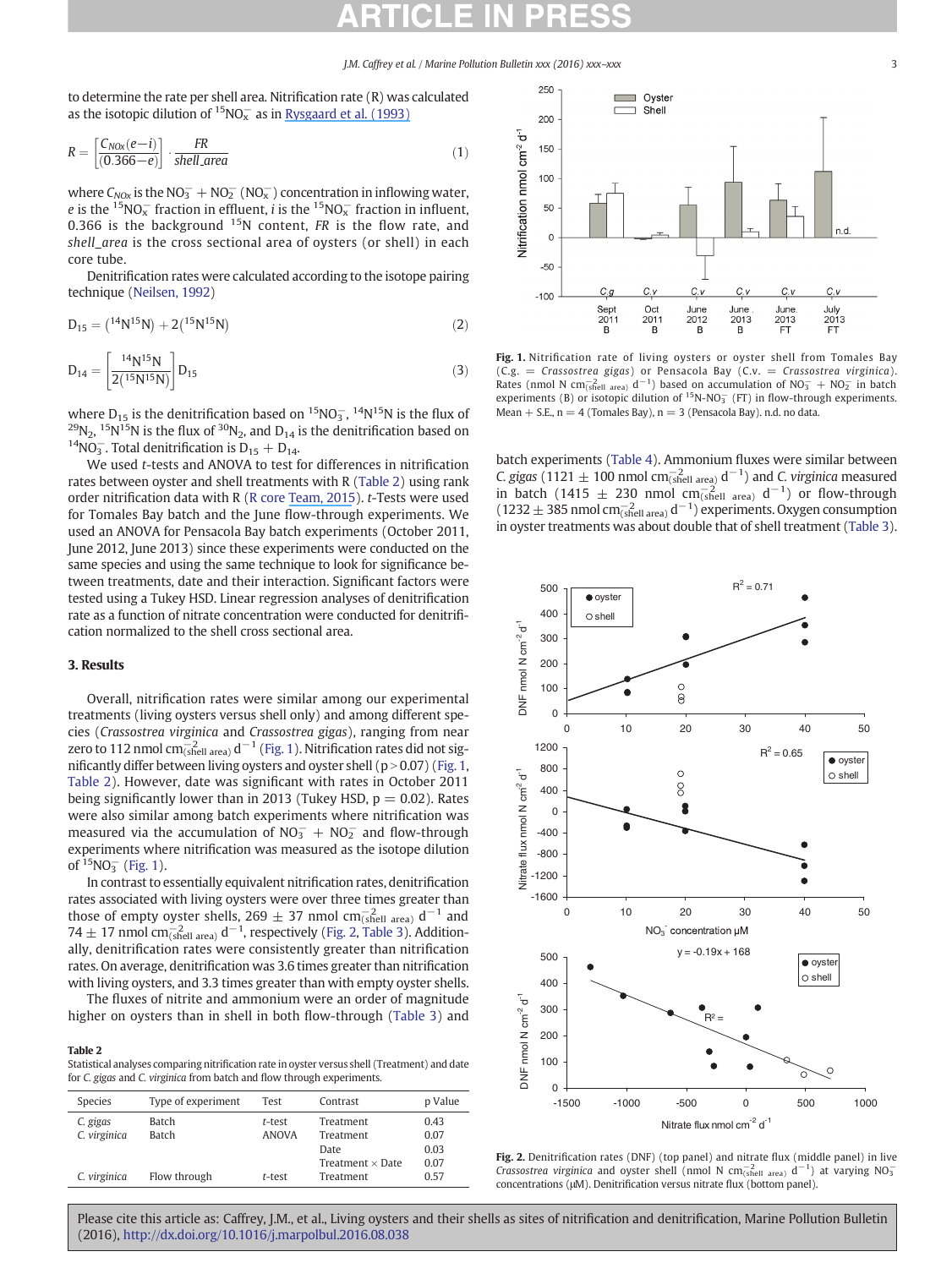#### 4 J.M. Caffrey et al. / Marine Pollution Bulletin xxx (2016) xxx–xxx

Table 3

Fluxes of nitrite, nitrate + nitrite, ammonium, and oxygen and denitrification rates (nmol cm $^{-2}_{\rm stable\ area}$ ) d<sup>-1</sup>) at varying nitrate concentrations (µM) in flow-through experiments.

| Measurement                                                                                                      | C. virginica                                                                           | Shell                                                                        | C. virginica                                                                 | C. virginica                                                                   |
|------------------------------------------------------------------------------------------------------------------|----------------------------------------------------------------------------------------|------------------------------------------------------------------------------|------------------------------------------------------------------------------|--------------------------------------------------------------------------------|
| Date<br>$NO_3^-$ concentration $\mu$ M<br>$NO2$ flux<br>$NO3 + NO2 flux$<br>$NH_4^+$ flux<br>O <sub>2</sub> flux | <b>Iun 2013</b><br>20<br>$71.1 + 22.9$<br>$-88 + 143$<br>$1391 + 133$<br>$-6884 + 214$ | Jun 2013<br>20<br>$4.4 + 2.7$<br>$515 + 106$<br>$180 + 164$<br>$-3570 + 276$ | Jul 2013<br>10<br>$4.9 + 6.0$<br>$-179 + 108$<br>$500 + 86$<br>$-6591 + 475$ | Jul 2013<br>40<br>$92.8 + 17.1$<br>$-985 + 194$<br>$1806 + 623$<br>$-5629+560$ |
| Denitrification                                                                                                  | $269 + 37$                                                                             | $74 + 17$                                                                    | $100 + 19$                                                                   | $367 + 52$                                                                     |

Mean  $\pm$  S.E., n = 3.

### 4. Discussion

Our nitrification results are consistent with studies of other benthic bivalves that measured significant nitrification in their tissues or on their shells ([Welsh and Castadelli, 2004](https://www.researchgate.net/publication/225711281_Bacterial_nitrification_activity_directly_associated_with_isolated_benthic_marine_animals?el=1_x_8&enrichId=rgreq-afadec349ff322eded8cd39fdcbc6197-XXX&enrichSource=Y292ZXJQYWdlOzMwNzE1NzM5NTtBUzo0MDA1MzE1NzYxMTUyMDBAMTQ3MjUwNTU3NzAxNA==)[, Svenningsen et al., 2012](https://www.researchgate.net/publication/223973876_Shell_Biofilm_Nitrification_and_Gut_Denitrification_Contribute_to_Emission_of_Nitrous_Oxide_by_the_Invasive_Freshwater_Mussel_Dreissena_polymorpha_Zebra_Mussel?el=1_x_8&enrichId=rgreq-afadec349ff322eded8cd39fdcbc6197-XXX&enrichSource=Y292ZXJQYWdlOzMwNzE1NzM5NTtBUzo0MDA1MzE1NzYxMTUyMDBAMTQ3MjUwNTU3NzAxNA==)[,](https://www.researchgate.net/publication/230566713_Shell_biofilm-associated_nitrous_oxide_production_in_marine_molluscs_Processes_precursors_and_relative_importance?el=1_x_8&enrichId=rgreq-afadec349ff322eded8cd39fdcbc6197-XXX&enrichSource=Y292ZXJQYWdlOzMwNzE1NzM5NTtBUzo0MDA1MzE1NzYxMTUyMDBAMTQ3MjUwNTU3NzAxNA==) [Heisterkamp et al., 201](https://www.researchgate.net/publication/230566713_Shell_biofilm-associated_nitrous_oxide_production_in_marine_molluscs_Processes_precursors_and_relative_importance?el=1_x_8&enrichId=rgreq-afadec349ff322eded8cd39fdcbc6197-XXX&enrichSource=Y292ZXJQYWdlOzMwNzE1NzM5NTtBUzo0MDA1MzE1NzYxMTUyMDBAMTQ3MjUwNTU3NzAxNA==)[3, Welsh et al., 2015](https://www.researchgate.net/publication/271274408_Direct_contribution_of_clams_Ruditapes_philippinarum_to_benthic_fluxes_nitrification_denitrification_and_nitrous_oxide_emission_in_a_farmed_sediment?el=1_x_8&enrichId=rgreq-afadec349ff322eded8cd39fdcbc6197-XXX&enrichSource=Y292ZXJQYWdlOzMwNzE1NzM5NTtBUzo0MDA1MzE1NzYxMTUyMDBAMTQ3MjUwNTU3NzAxNA==)). While it is difficult to make a direct comparison among these studies, Welsh and Castadelli (2004) found that potential nitrification on interior and exterior surfaces combined were 37.2 and 42.3 nmol  $\text{cm}^{-2}$ <sub>(surface area)</sub> d<sup>-1</sup> for *Tapes* philippanarum and Mytilus galloprovicialis, respectively. Despite the fact that they normalized to surface area while we normalized to cross sectional area, their values are within the range of our values of 75 and 15 nmol cm $_{\text{(shell area)}}^{-2}$  d<sup>-1</sup> for shells of C. gigas and C. virginica, respectively (Fig. 1). They found that specific activity associated with the shells represented about 50% of the total activity associated with these bivalves.

The three-fold increase in denitrification relative to nitrification in our experiments was similar to those from netted dog welks, Hinia reticulate, but different than the mollusks Mytilus edulis and Littorina littorea ([Heisterkamp et al., 2013](https://www.researchgate.net/publication/230566713_Shell_biofilm-associated_nitrous_oxide_production_in_marine_molluscs_Processes_precursors_and_relative_importance?el=1_x_8&enrichId=rgreq-afadec349ff322eded8cd39fdcbc6197-XXX&enrichSource=Y292ZXJQYWdlOzMwNzE1NzM5NTtBUzo0MDA1MzE1NzYxMTUyMDBAMTQ3MjUwNTU3NzAxNA==)). In Mytilus and Littorina, nitrification and denitrification were equally important in  $N<sub>2</sub>O$  production with no consistent difference between live animals and empty shells ([Heisterkamp](https://www.researchgate.net/publication/230566713_Shell_biofilm-associated_nitrous_oxide_production_in_marine_molluscs_Processes_precursors_and_relative_importance?el=1_x_8&enrichId=rgreq-afadec349ff322eded8cd39fdcbc6197-XXX&enrichSource=Y292ZXJQYWdlOzMwNzE1NzM5NTtBUzo0MDA1MzE1NzYxMTUyMDBAMTQ3MjUwNTU3NzAxNA==) [et al., 2013](https://www.researchgate.net/publication/230566713_Shell_biofilm-associated_nitrous_oxide_production_in_marine_molluscs_Processes_precursors_and_relative_importance?el=1_x_8&enrichId=rgreq-afadec349ff322eded8cd39fdcbc6197-XXX&enrichSource=Y292ZXJQYWdlOzMwNzE1NzM5NTtBUzo0MDA1MzE1NzYxMTUyMDBAMTQ3MjUwNTU3NzAxNA==)). There are also species specific differences in coupled nitrification-denitrification ( $D_n$ ), with  $D_n$  representing 95% of total denitrification in sediments with Macoma baltica ([Bonaglia et al., 2014](https://www.researchgate.net/publication/266956531_Meiofauna_increases_bacterial_denitrification_in_marine_sediments?el=1_x_8&enrichId=rgreq-afadec349ff322eded8cd39fdcbc6197-XXX&enrichSource=Y292ZXJQYWdlOzMwNzE1NzM5NTtBUzo0MDA1MzE1NzYxMTUyMDBAMTQ3MjUwNTU3NzAxNA==)), but only 30% of total denitrification on rope culture of M. galloprovincialis [\(Nizzoli et al., 2006](https://www.researchgate.net/publication/29463194_Impact_of_clam_and_mussel_farming_on_benthic_metabolism_and_nitrogen_cycling_with_emphasis_on_nitrate_reduction_pathways?el=1_x_8&enrichId=rgreq-afadec349ff322eded8cd39fdcbc6197-XXX&enrichSource=Y292ZXJQYWdlOzMwNzE1NzM5NTtBUzo0MDA1MzE1NzYxMTUyMDBAMTQ3MjUwNTU3NzAxNA==)). While we did not observe consistent differences in nitrification between C. virginica and C. gigas, species or habitat specific differences may be important.

In the flow-through experiments with nitrate additions, denitrification and nitrate uptake were proportional to nitrate concentrations (Fig. 2). Denitrification represented about 20% of the total nitrate uptake. This is similar to observations from marine sediments ([Dong et al., 2009](https://www.researchgate.net/publication/24218258_Changes_in_Benthic_Denitrification_Nitrate_Ammonification_and_Anammox_Process_Rates_and_Nitrate_and_Nitrite_Reductase_Gene_Abundances_along_an_Estuarine_Nutrient_Gradient_The_Colne_Estuary_United_King?el=1_x_8&enrichId=rgreq-afadec349ff322eded8cd39fdcbc6197-XXX&enrichSource=Y292ZXJQYWdlOzMwNzE1NzM5NTtBUzo0MDA1MzE1NzYxMTUyMDBAMTQ3MjUwNTU3NzAxNA==)[, Hou et al., 2012](https://www.researchgate.net/publication/257118731_Transformation_and_fate_of_nitrate_near_the_sediment-water_interface_of_Copano_Bay?el=1_x_8&enrichId=rgreq-afadec349ff322eded8cd39fdcbc6197-XXX&enrichSource=Y292ZXJQYWdlOzMwNzE1NzM5NTtBUzo0MDA1MzE1NzYxMTUyMDBAMTQ3MjUwNTU3NzAxNA==)), but somewhat lower than measurements from rope culture of M. galloprovincialis or sediments with T. philippinarum where denitrification was about 25 to 33% of nitrate uptake ([Nizzoli et al., 2006](https://www.researchgate.net/publication/29463194_Impact_of_clam_and_mussel_farming_on_benthic_metabolism_and_nitrogen_cycling_with_emphasis_on_nitrate_reduction_pathways?el=1_x_8&enrichId=rgreq-afadec349ff322eded8cd39fdcbc6197-XXX&enrichSource=Y292ZXJQYWdlOzMwNzE1NzM5NTtBUzo0MDA1MzE1NzYxMTUyMDBAMTQ3MjUwNTU3NzAxNA==)).

### 4.1. Implications for system level N removal

Oyster abundances are variable with generally high abundance historically in the mid-Atlantic and Southeastern US ([Dame, 1979](https://www.researchgate.net/publication/285281641_The_abundance_diversity_and_biomass_of_macrobenthos_on_North_Inlet_South_Carolina_intertidal_oyster_reefs?el=1_x_8&enrichId=rgreq-afadec349ff322eded8cd39fdcbc6197-XXX&enrichSource=Y292ZXJQYWdlOzMwNzE1NzM5NTtBUzo0MDA1MzE1NzYxMTUyMDBAMTQ3MjUwNTU3NzAxNA==)[,](https://www.researchgate.net/publication/235335751_Oyster_reef_habitat_restoration_Relationships_between_oyster_abundance_and_community_development_based_on_two_studies_in_Virginia_and_South_Carolina?el=1_x_8&enrichId=rgreq-afadec349ff322eded8cd39fdcbc6197-XXX&enrichSource=Y292ZXJQYWdlOzMwNzE1NzM5NTtBUzo0MDA1MzE1NzYxMTUyMDBAMTQ3MjUwNTU3NzAxNA==)

#### Table 4

| Fluxes of nitrite, nitrate + nitrite, ammonium (nmol cm $^{-1}_{\text{shell area}}$ ) d <sup>-1</sup> ) from batch exper- |
|---------------------------------------------------------------------------------------------------------------------------|
| iments. Mean $\pm$ S.E., n = 4 (Tomales Bay) n = 3 (Pensacola Bay).                                                       |

| Estuary       | Treatment             | Date            | NO <sub>2</sub>                | $NO_3^- + NO_2^-$               | $NH_{4}^{+}$               |
|---------------|-----------------------|-----------------|--------------------------------|---------------------------------|----------------------------|
| Tomales Bay   | C. gigas<br>Shell     | Sep 2011        | $22.2 \pm 3.8$<br>$16.7 + 3.5$ | $58.4 + 14.8$<br>$75.0 + 17.1$  | $1121 + 100$<br>$-20 + 22$ |
| Pensacola Bay | C. virginica<br>Shell | Oct 2011        | $4.0 + 0.9$<br>$-0.4 + 0.4$    | $-1.7 + 1.2$<br>$4.4 + 4.0$     | $1570 + 261$<br>$-6+5$     |
| Pensacola Bav | C. virginica<br>Shell | Jun 2012        | $40.7 + 22.6$<br>$9.9 + 4.6$   | $55.3 + 30.1$<br>$-30.2 + 40.5$ | $961 + 63$<br>$434 + 116$  |
| Pensacola Bay | C. virginica<br>Shell | <b>Iun 2013</b> | $28.3 \pm 11.0$<br>$1.4 + 0.5$ | $94.0 + 60.4$<br>$9.8 + 5.5$    | $1713 + 339$<br>$11 + 167$ |

[Luckenbach et al., 2005](https://www.researchgate.net/publication/235335751_Oyster_reef_habitat_restoration_Relationships_between_oyster_abundance_and_community_development_based_on_two_studies_in_Virginia_and_South_Carolina?el=1_x_8&enrichId=rgreq-afadec349ff322eded8cd39fdcbc6197-XXX&enrichSource=Y292ZXJQYWdlOzMwNzE1NzM5NTtBUzo0MDA1MzE1NzYxMTUyMDBAMTQ3MjUwNTU3NzAxNA==), Zu Ermgassen et al., 2012) and low abundance in newly restored sites ([Kellogg et al., 2013](https://www.researchgate.net/publication/261402272_Denitrification_and_nutrient_assimilation_on_a_restored_oyster_reef?el=1_x_8&enrichId=rgreq-afadec349ff322eded8cd39fdcbc6197-XXX&enrichSource=Y292ZXJQYWdlOzMwNzE1NzM5NTtBUzo0MDA1MzE1NzYxMTUyMDBAMTQ3MjUwNTU3NzAxNA==)) or in the northern Gulf of Mexico (Zu Ermgassen et al., 2012, Brown et al., 2014). Sediment and bivalve-associated denitrification are rarely measured at the same time and place. In a mesocosm study, oysters and oysters plus sediments were a source of  $N_2$ , suggesting that net denitrification occurred when oysters were present, while nitrogen fixation occurred in the bare sediments ([Smyth et al., 2013](https://www.researchgate.net/publication/259486103_Oyster-mediated_benthic-pelagic_coupling_modifies_nitrogen_pools_and_processes?el=1_x_8&enrichId=rgreq-afadec349ff322eded8cd39fdcbc6197-XXX&enrichSource=Y292ZXJQYWdlOzMwNzE1NzM5NTtBUzo0MDA1MzE1NzYxMTUyMDBAMTQ3MjUwNTU3NzAxNA==)). Denitrification from Manila clams (Ruditapes philippinarum) alone was 70% of incubations with sediments plus clams ([Welsh et al., 2015](https://www.researchgate.net/publication/271274408_Direct_contribution_of_clams_Ruditapes_philippinarum_to_benthic_fluxes_nitrification_denitrification_and_nitrous_oxide_emission_in_a_farmed_sediment?el=1_x_8&enrichId=rgreq-afadec349ff322eded8cd39fdcbc6197-XXX&enrichSource=Y292ZXJQYWdlOzMwNzE1NzM5NTtBUzo0MDA1MzE1NzYxMTUyMDBAMTQ3MjUwNTU3NzAxNA==)). In contrast, denitrification rates were similar between sediments with Macoma baltica and those without while rates of dissimilatory nitrate reduction to ammonium were higher in sediments with M. baltica [\(Bonaglia et al., 2014](https://www.researchgate.net/publication/266956531_Meiofauna_increases_bacterial_denitrification_in_marine_sediments?el=1_x_8&enrichId=rgreq-afadec349ff322eded8cd39fdcbc6197-XXX&enrichSource=Y292ZXJQYWdlOzMwNzE1NzM5NTtBUzo0MDA1MzE1NzYxMTUyMDBAMTQ3MjUwNTU3NzAxNA==)). The most comprehensive study examining denitrification was conducted at an oyster restoration site using an ex-situ approach ([Kellogg et al., 2013](https://www.researchgate.net/publication/261402272_Denitrification_and_nutrient_assimilation_on_a_restored_oyster_reef?el=1_x_8&enrichId=rgreq-afadec349ff322eded8cd39fdcbc6197-XXX&enrichSource=Y292ZXJQYWdlOzMwNzE1NzM5NTtBUzo0MDA1MzE1NzYxMTUyMDBAMTQ3MjUwNTU3NzAxNA==)). At the site, which included a mixture of oysters, other invertebrate species and sediments, denitrification rates were 12 times greater than in bare sediment ([Kellogg et al., 2013](https://www.researchgate.net/publication/261402272_Denitrification_and_nutrient_assimilation_on_a_restored_oyster_reef?el=1_x_8&enrichId=rgreq-afadec349ff322eded8cd39fdcbc6197-XXX&enrichSource=Y292ZXJQYWdlOzMwNzE1NzM5NTtBUzo0MDA1MzE1NzYxMTUyMDBAMTQ3MjUwNTU3NzAxNA==)). If we calculate our rates per individual oyster and then scale to an average oyster abundance of 130 oysters  $m^{-2}$  ([Kellogg et al., 2013](https://www.researchgate.net/publication/261402272_Denitrification_and_nutrient_assimilation_on_a_restored_oyster_reef?el=1_x_8&enrichId=rgreq-afadec349ff322eded8cd39fdcbc6197-XXX&enrichSource=Y292ZXJQYWdlOzMwNzE1NzM5NTtBUzo0MDA1MzE1NzYxMTUyMDBAMTQ3MjUwNTU3NzAxNA==)), denitrification would be 40.6 µmol  $m^{-2}$  h<sup>-1</sup>, 1, oxygen consumption would be 2320 µmol m<sup>-2</sup> h<sup>-1</sup>, while ammonium flux would be 444 µmol  $m^{-2}$  h<sup>-1</sup>. These rates are similar to those measured on oyster reefs ([Dame et al., 1989](https://www.researchgate.net/publication/250214536_Carbon_nitrogen_and_phosphorus_processing_by_an_oyster_reef?el=1_x_8&enrichId=rgreq-afadec349ff322eded8cd39fdcbc6197-XXX&enrichSource=Y292ZXJQYWdlOzMwNzE1NzM5NTtBUzo0MDA1MzE1NzYxMTUyMDBAMTQ3MjUwNTU3NzAxNA==)[, Dame et al., 1992](https://www.researchgate.net/publication/223232153_In_situ_metabolism_of_an_oyster_reef?el=1_x_8&enrichId=rgreq-afadec349ff322eded8cd39fdcbc6197-XXX&enrichSource=Y292ZXJQYWdlOzMwNzE1NzM5NTtBUzo0MDA1MzE1NzYxMTUyMDBAMTQ3MjUwNTU3NzAxNA==)) or in experimental manipulations that included oysters ([Kellogg et al., 2013](https://www.researchgate.net/publication/261402272_Denitrification_and_nutrient_assimilation_on_a_restored_oyster_reef?el=1_x_8&enrichId=rgreq-afadec349ff322eded8cd39fdcbc6197-XXX&enrichSource=Y292ZXJQYWdlOzMwNzE1NzM5NTtBUzo0MDA1MzE1NzYxMTUyMDBAMTQ3MjUwNTU3NzAxNA==), Smyth et al., 2013).

Our results support the theory that oyster reefs are hot spots for denitrification within estuaries. Enhanced nitrification and denitrification on healthy oyster reefs may provide a key pathway to the ultimate removal of fixed nitrogen from estuarine environments. Thus, restoration of oyster reefs has the potential to provide ecosystem services beyond those inherent in the physical structure they provide or the food web they support or impact (zu [Ermgassen et al., 201](https://www.researchgate.net/publication/257776963_Quantifying_the_Loss_of_a_Marine_Ecosystem_Service_Filtration_by_the_Eastern_Oyster_in_US_Estuaries?el=1_x_8&enrichId=rgreq-afadec349ff322eded8cd39fdcbc6197-XXX&enrichSource=Y292ZXJQYWdlOzMwNzE1NzM5NTtBUzo0MDA1MzE1NzYxMTUyMDBAMTQ3MjUwNTU3NzAxNA==)[3, Kellogg et al.,](https://www.researchgate.net/publication/266677784_Use_of_oysters_to_mitigate_eutrophication_in_coastal_waters?el=1_x_8&enrichId=rgreq-afadec349ff322eded8cd39fdcbc6197-XXX&enrichSource=Y292ZXJQYWdlOzMwNzE1NzM5NTtBUzo0MDA1MzE1NzYxMTUyMDBAMTQ3MjUwNTU3NzAxNA==) [2014](https://www.researchgate.net/publication/266677784_Use_of_oysters_to_mitigate_eutrophication_in_coastal_waters?el=1_x_8&enrichId=rgreq-afadec349ff322eded8cd39fdcbc6197-XXX&enrichSource=Y292ZXJQYWdlOzMwNzE1NzM5NTtBUzo0MDA1MzE1NzYxMTUyMDBAMTQ3MjUwNTU3NzAxNA==)). This benefit might not be limited to oysters, but could include other epibenthic (because oxygen is required for nitrification) filter feeders, for example mussels or other epibenthic bivalves. Although our understanding of the impacts to ecosystem services provided by oyster reefs and our ability to predict their responses to stressors and natural or anthropogenic disturbances is incomplete, this study reveals the key role that nitrifiers and denitrifiers directly associated with living oysters can play in the removal of fixed nitrogen from estuaries. Understanding the environmental conditions that favor nitrogen removal and accounting for all ecosystem components contributing to nitrogen removal from coastal ecosystems is critical for modeling these processes and for improving future nutrient management strategies.

#### Acknowledgments

We thank Alice Kleinhuizen and Rebecca Bernhard for their assistance in sampling and analysis and Michael Murrell, Stefano Bonaglia, Johanna Stadmark, and anonymous reviewers for reviewing an earlier version of this manuscript. Live and dead oyster images used in graphical abstract from Tracey Saxby, Integration and Application Network, University of Maryland Center for Environmental Science (ian.umces.edu/imagelibrary/). This research did not receive any